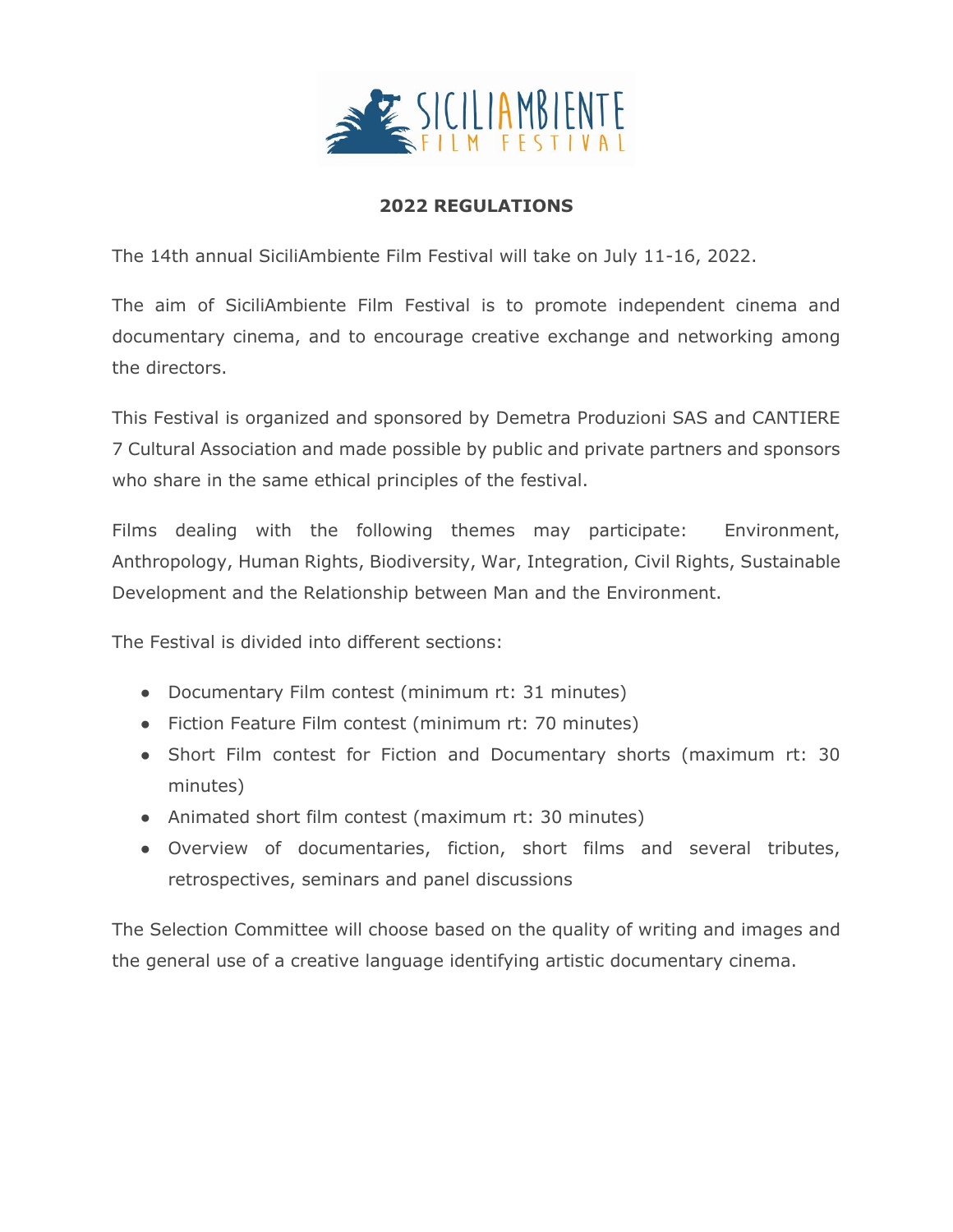

# **DOCUMENTARY CONTEST – FICTION FILM CONTEST - SHORT FILM CONTEST - ANIMATED FILM CONTEST**

## **Submission requirements**

Documentaries (31' or more), Feature films (70' or more), Short and Animated films (30' or less) of any nationality may be submitted for the selection process, provided that they were completed after January 1, 2020.

If selected, the format for the projection of the film may be:

- Unencrypted DCP
- · Blu-ray DVD
- · Apple ProRes File
- · File H264

# **Other formats must be approved by the Festival Management. Screening fees may not be requested and will not be paid for the contests.**

Films in any language other than Italian must be subtitled in English or Italian and, if selected for the final phase of competition, they must be sent to the festival with the requested presentation materials and the English dialogue list.

Films to be presented in the Short film and Animated film sections must be shorter than 30 minutes or they will be excluded.

**No screening fees can be requested by the representatives of the films submitted for the contest.**

**The Festival may choose to invite selected films into the contest.**

**Some of the films not selected for the short film and animated film contests may be selected for a non-competitive section.**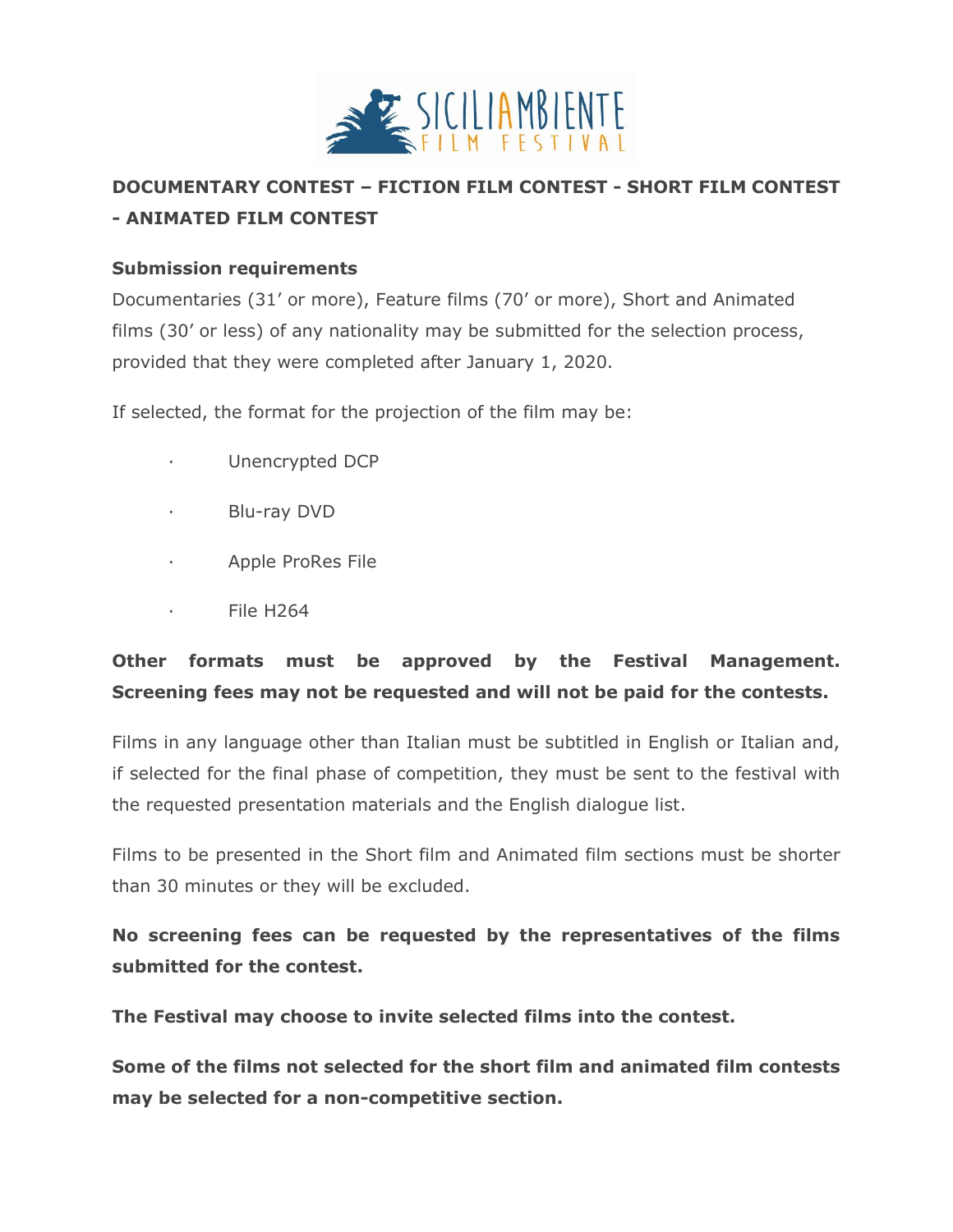

#### *AWARDS*

A jury composed of influential figures in Cinema and Culture, will award the following prizes (except for the Audience Award):

### **FICTION FEATURE FILM SECTION**

**\* The Audience Award** for *Best Fiction Feature Film,* consisting of a work of art made of of recycled material.

#### **DOCUMENTARY SECTION**

**\* "Il Faro",** ('The Lighthouse') Award for *Best Documentary* (€1,000 grant offered by Arpa Sicilia).

**\* "Il Faro",** Plaque to the *2nd Best Documentary*, consisting of a work of art made of recycled material.

*\** **AAMOD Award**, consisting of a plaque and the free use of 3' of audiovisual material by the Labor Movement Archives (value of approximately  $\epsilon$  3,000)

**\* "Human Rights Award" by Amnesty International Italy** and SiciliAmbiente, consisting of a plaque.

**\* "Environment Award" by Greenpeace Italy**, consisting of a plaque.

#### **SHORT FILM SECTION**

**\* "Il Faro"**, ('The Lighthouse') Award for *Best Short film* (€ 500 grant offered by Arpa Sicilia).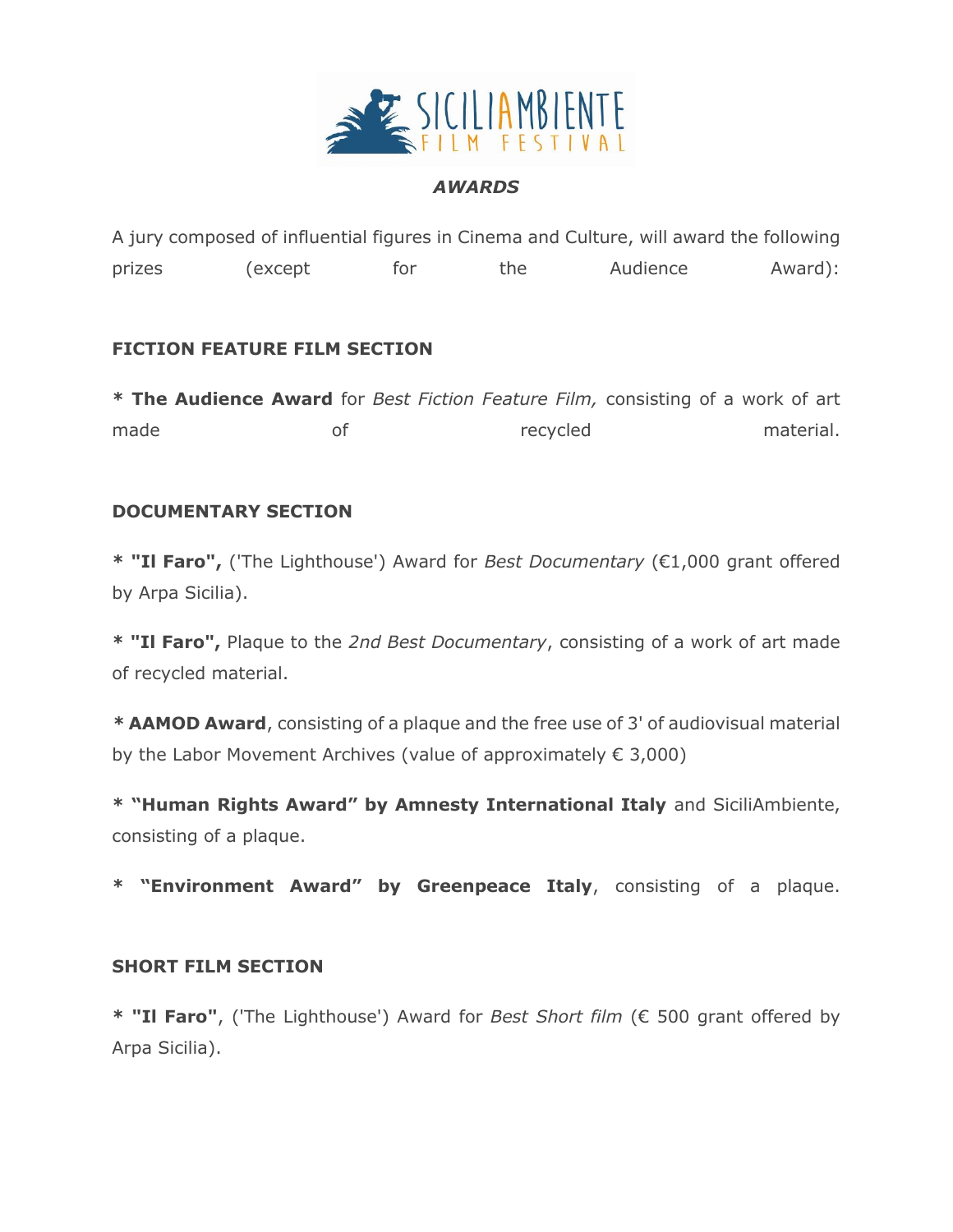

**\* "Il Faro",** Plaque for *2nd Best Short film,* consisting of a work of art made of recycled material.

\* "**Special TTPIXEL Award",** consisting of 4 sessions of color correction + the production of a dcp master. Total value of € 3,000.

### **ANIMATED FILM SECTION**

**\* "Il Faro"**, ('The Lighthouse') Award for *Best Animated film* (€ 500 grant offered by Arpa Sicilia).

**\* "Il Faro",** Plaque for *2nd Best Animated film*, consisting of a work of art made of recycled material.

# **The filmmakers and/or producers of the selected films will be notified by May 31st, 2022.**

No notification will be provided for the excluded films.

The selection, the general program and the showing schedule are under the exclusive jurisdiction of the Festival Management.

The monetary awards will be transferred to a representative (director or other) indicated by the right-holders of the film no later than 10 months from the date of the award ceremony. In case of dispute, Festival Management reserves the right to request documentation attesting the identity of the right-holders of the film.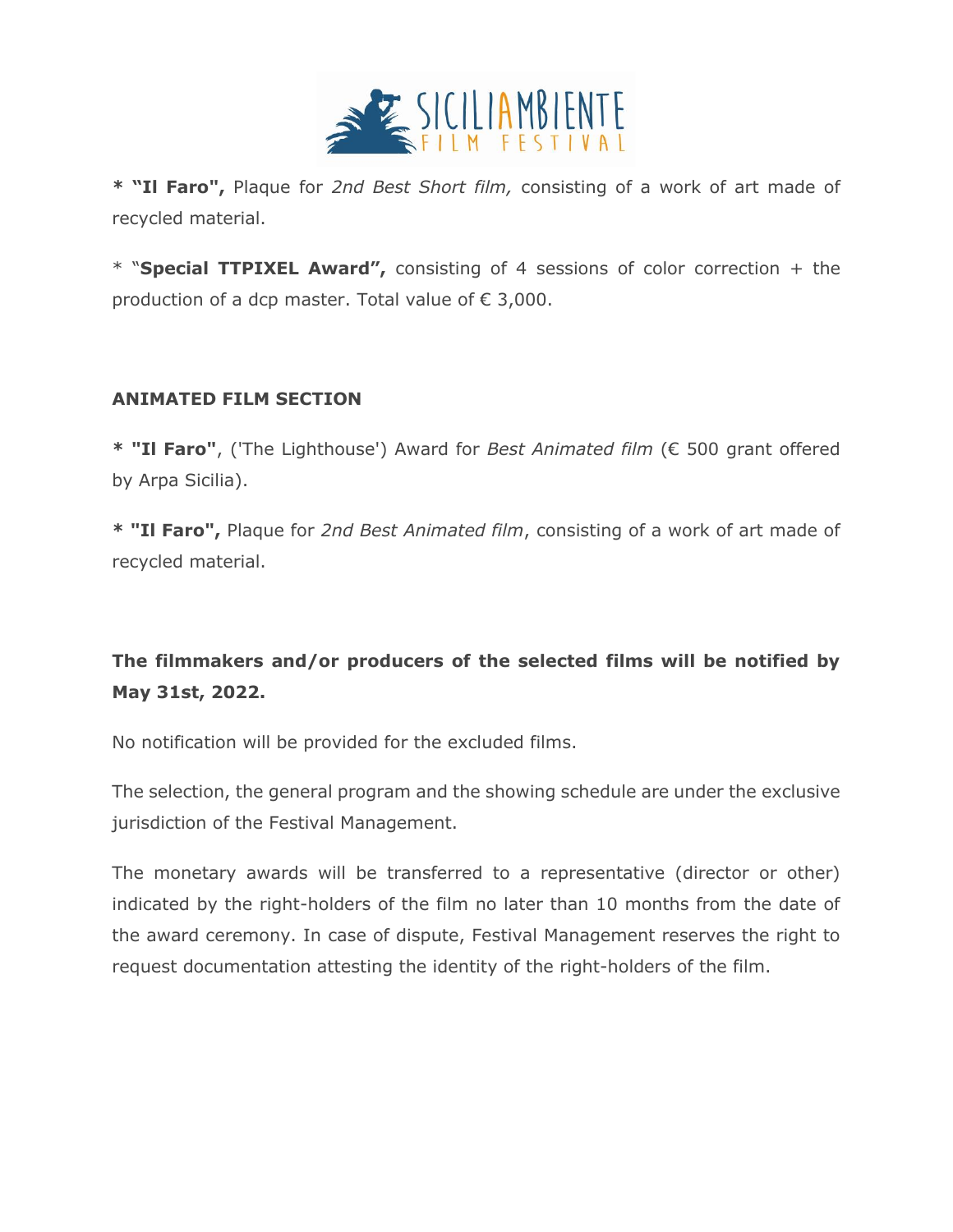

## *HOW TO APPLY*

Participants may apply online at [http://www.festivalsiciliambiente.it/sign-up,](http://www.festivalsiciliambiente.it/sign-up) or by clicking on the "Festival" section at www.festivalsiciliambiente.it.

Or on the following online platforms: FilmFreeway, Clickforfestivals, Festhome.

To register for the competitive sections, payment of an entry fee is required. The entry fee for registration by **March 5th, 2022** is  $\epsilon$  25 for the fiction feature film contest,  $\epsilon$  20 for the documentary contest, and  $\epsilon$  15 for the short film and animated film contests. The entry fee for registration **from March 6th to April 5th** is € 30 for the fiction feature film contest,  $\epsilon$  25 for the documentary contest, and  $\epsilon$  20 for the short film and animated film contests. Payment instructions (online payment or bank transfer) will appear after completing the online entry form.

## **Failure to pay the entry fee will result in the film being excluded.**

The film can be submitted by providing a link and password to view the film online in the entry form, or by sending a DVD/pen drive/hard disk by mail or courier.

Materials sent by mail or courier must be shipped by **April 5 th, 2022** (postmark date will serve as proof) after filling out the online entry form. Postal expenses for the required documentation are to be paid by the participant. If you are sending your material from abroad, for customs purposes, remember to write the following note on the parcel: **"Senza valore commerciale, per soli scopi culturali"/ "NO commercial value, for cultural purposes only".** The Festival will not cover the postage for the return of DVDs/pen drives/hard disks.

Materials sent by courier (DVD, pen drives, hard disks) must be sent to the following address: Demetra Produzioni Via Rosa Raimondi Garibaldi n. 44 00145 Roma Italy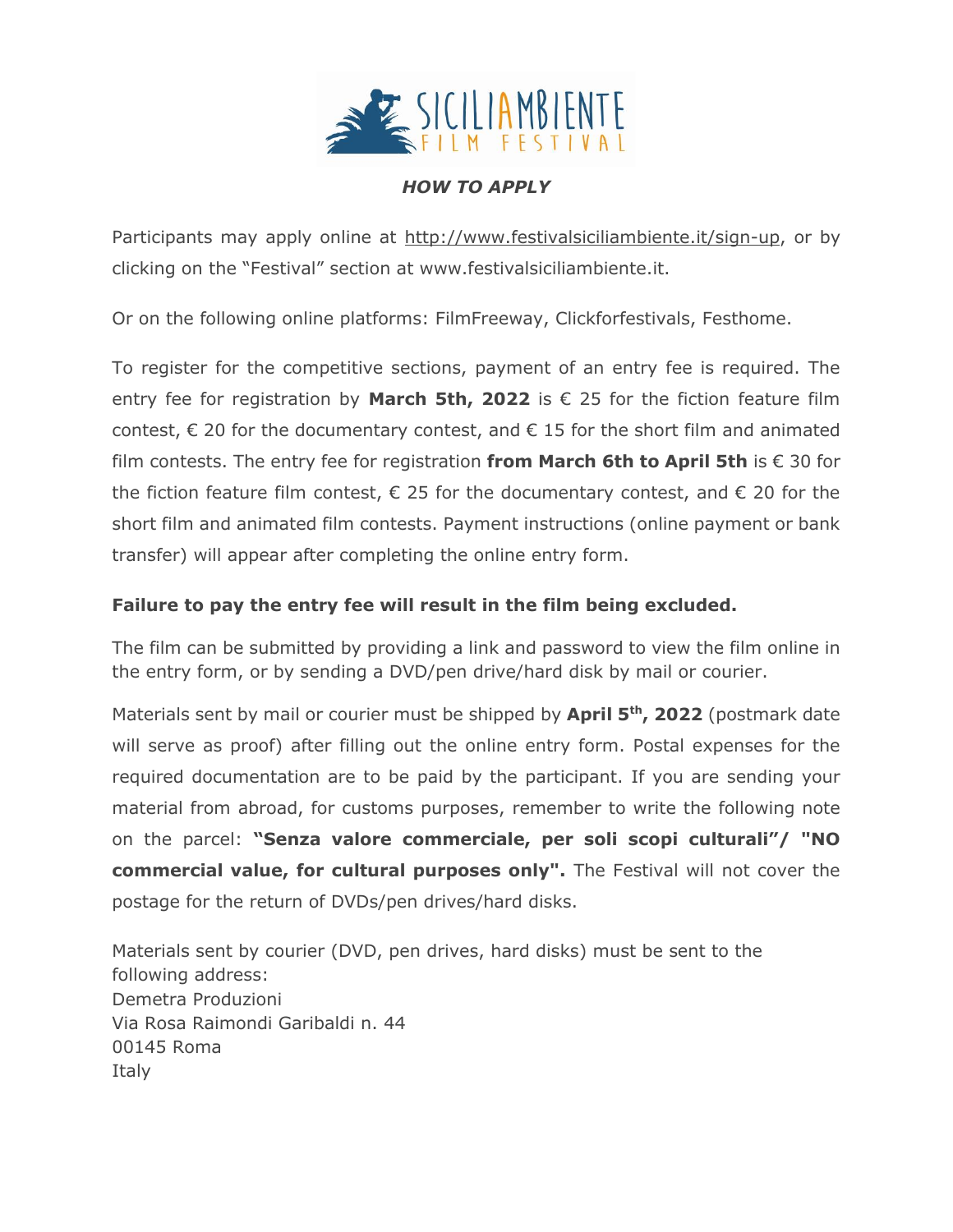

Authors and/or Producers are responsible for the content of their films and, upon registration to the Festival, must declare that all obligations towards third parties deriving from copyright laws and related to the use of copyright material have been fulfilled.

Registration is subject to a binding agreement that all received materials be deposited in the SiciliAmbiente Archive and that authorization for their use be granted for cultural and educational purposes, for research and promotion, also in places and contexts other than this Festival, excluding any commercial use in order to safeguard filmmakers' and producers' interests. The Festival will act as an intermediary between the holders of the rights and distributors.

## *INVITATIONS AND SHIPPING*

Every selected or invited film must include:

- completed online entry form;
- all accompanying documentation requested at the notice of selection/invitation.

## **The screening copies of films selected for screening must arrive no later than June 5th, 2022 at the following address:**

**Demetra Produzioni Via Rosa Raimondi Garibaldi n. 44 00145 Rome Italy**

## **If choosing to send files online, file transfer must be arranged with Festival management by writing to copies@festivalsiciliambiente.it.**

Postal expenses and Customs clearance are to be covered by the sender. SiciliAmbiente will cover Postal expenses and Customs clearance for return shipping. If, after the screening at this Festival, a copy is requested for another festival, Postage and Customs clearance will be at the expense of the party making the